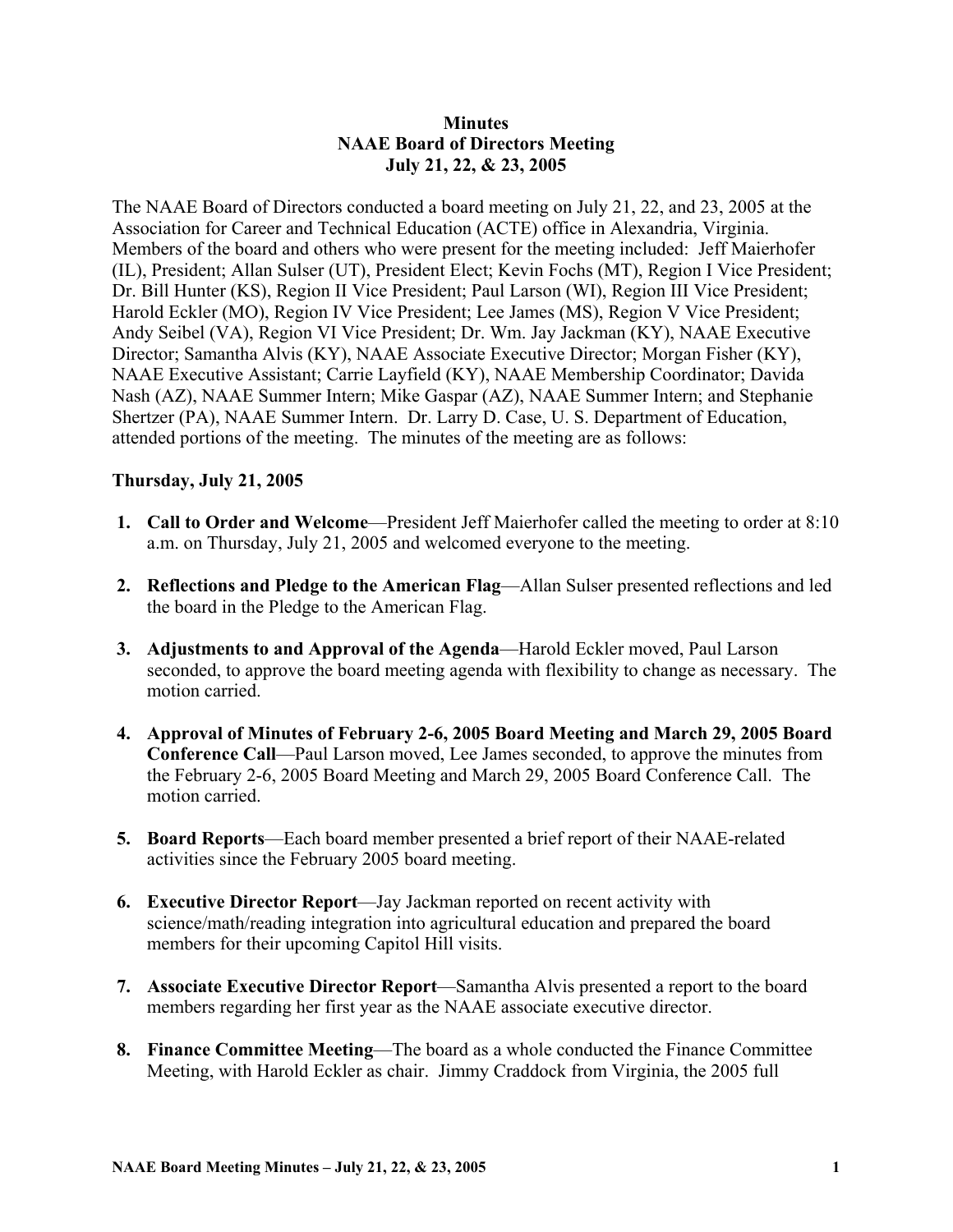committee chair, joined by conference call and served as consultant to the board committee. (Refer to the Finance Committee report for details of actions taken.)

- **9. Financial Report**—Jay Jackman presented the current NAAE financial report. Paul Larson moved, Bill Hunter seconded, to accept the financial report. The motion carried.
- **10. Public Policy Committee Meeting**—The board as a whole conducted the Public Policy Committee Meeting, with Paul Larson as chair. Hugh Mooney from California, the 2005 full committee chair, was unable to join the committee meeting by conference call. (Refer to the Public Policy Committee report for details of actions taken.)
- **11. AAAE Legislative Task Force**—Jay Jackman reported the AAAE has established a legislative task force that will be working with The Council, and other ag ed groups, to develop a legislative agenda for school-based agricultural education. One of the items this task force will be considering is a way to encourage more university involvement in the USDA SPEC Grant Program by making universities eligible for funding under this program while ensuring that all SPEC projects must address the secondary and/or 2-year postsecondary levels of instruction and ensuring that universities must collaborate with secondary and/or 2-year postsecondary institutions on all proposals. Paul Larson moved, Andy Seibel seconded, that NAAE support the concept of making universities eligible for funding under this program while ensuring that all SPEC projects must address the secondary and/or 2-year postsecondary levels of instruction and ensuring that universities must collaborate with secondary and/or 2-year postsecondary institutions on all proposals as a way to increase the number of proposals being submitted under this program. The motion carried.
- **12. USDA Farm Bill Forums**—Jay Jackman reported on the on-going USDA Farm Bill Forums. There was consensus that NAAE should continue to pursue opportunities to be visible at the Farm Bill Forums and to encourage more involvement from USDA in schoolbased agricultural education.

*Jeff Maierhofer recessed the board meeting for lunch and the Capitol Hills visits at 11:40 a.m.* 

## **Friday, July 22, 2005**

- **1. Call to Order and Welcome**—President Jeff Maierhofer called the meeting to order at 8:00 a.m. on Friday, July 22, 2005.
- **2. Reflections and Pledge to the American Flag**—Stephanie Shertzer presented reflections and led the board in the Pledge to the American Flag.
- **3. Marketing Committee Meeting**—The board as a whole conducted the Marketing Committee Meeting, with Andy Seibel as chair. Grace Anderson from Indiana, the 2005 full committee chair, was unable to join the committee meeting by conference call. (Refer to the Marketing Committee report for details of actions taken.)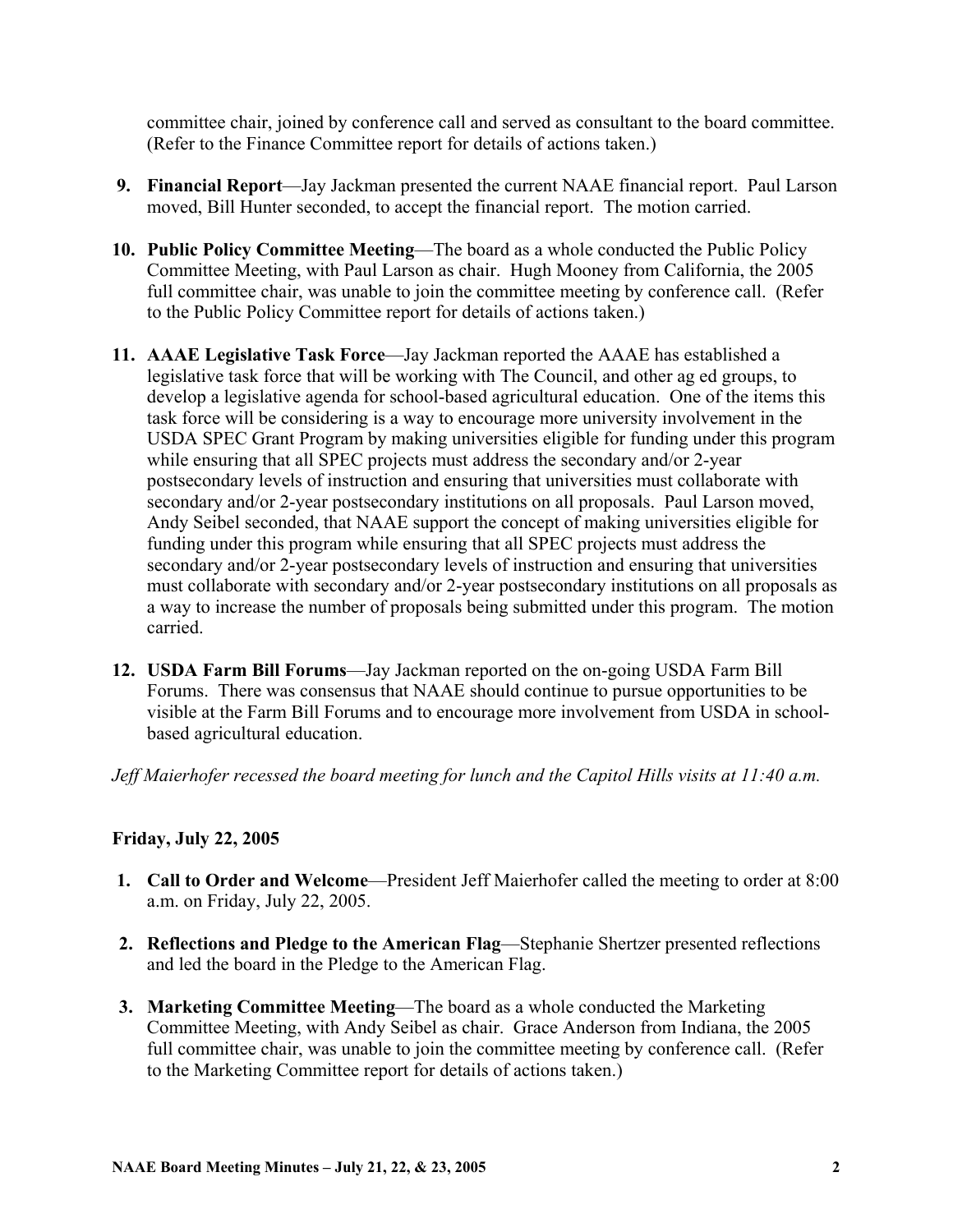- **4. Comments from Dr. Larry Case**—Dr. Larry Case, U. S. Department of Education, joined the board and presented brief comments.
- **5. Stephanie Shertzer Report**—The 2005 Legislative Intern, Stephanie Shertzer, presented a report on her activities in Washington, DC on behalf of NAAE.
- **6. Hill Visit Reports**—Jeff Maierhofer asked each board member and staff person to present a brief report on their Capitol Hill visits on Thursday afternoon.
- **7. Professional Growth Committee Meeting**—The board as a whole conducted the Professional Growth Committee Meeting, with Kevin Fochs as chair. John Schut from Michigan, the 2005 full committee chair, was unable to join the committee meeting by conference call. (Refer to the Professional Growth Committee report for details of actions taken.)
- **8. Member Services Committee Meeting**—The board as a whole conducted the Member Services Committee Meeting, with Lee James as chair. Felix Landry from Louisiana, the 2005 full committee chair, was unable to join the committee meeting by conference call. (Refer to the Member Services Committee report for details of actions taken.)
- **9. Policy and Bylaws Committee Meeting**—The board as a whole conducted the Policy and Bylaws Committee Meeting, with Bill Hunter as chair. Allison Touchstone from Idaho, the 2005 full committee chair, was unable to join the committee meeting by conference call. (Refer to the Policy and Bylaws Committee report for details of actions taken.)
- **10. Board Appointments**—The board agreed to seek nominations for the National FFA Career Development Events Advisory Committee and the National FFA Alumni Council and bring them to the 2005 NAAE Convention for selection. The board also agreed to appoint new board representatives to the NYFEA and Food, Land & People at the post-convention board meeting in December.
- **11. Award Approvals**—Following considerable discussion, Paul Larson moved, Harold Eckler seconded, to remove the ineligible Teachers Turn the Key applicants from the 2005 awards list and to accept the remaining eligible applicants for the Teachers Turn the Key awards. The motion carried. Paul Larson moved, Allan Sulser seconded, to approve all other award recipients as presented. The motion carried.
- **12. Upper Division Scholarship Approvals**—Harold Eckler moved, Allan Sulser seconded, to award 15 upper division scholarships using the ranking method of removing the highest and lowest rank from the board members' evaluations to remove any bias in the evaluation process. The motion carried.

*Jeff Maierhofer recessed the board meeting for lunch at 1:30 p.m. Jeff reconvened the NAAE board meeting at 2:40 p.m.* 

**13. National FFA Convention Discussion**—Morgan Fisher presented the latest on the NAAE board hotel sleeping room block during the national FFA convention. NAAE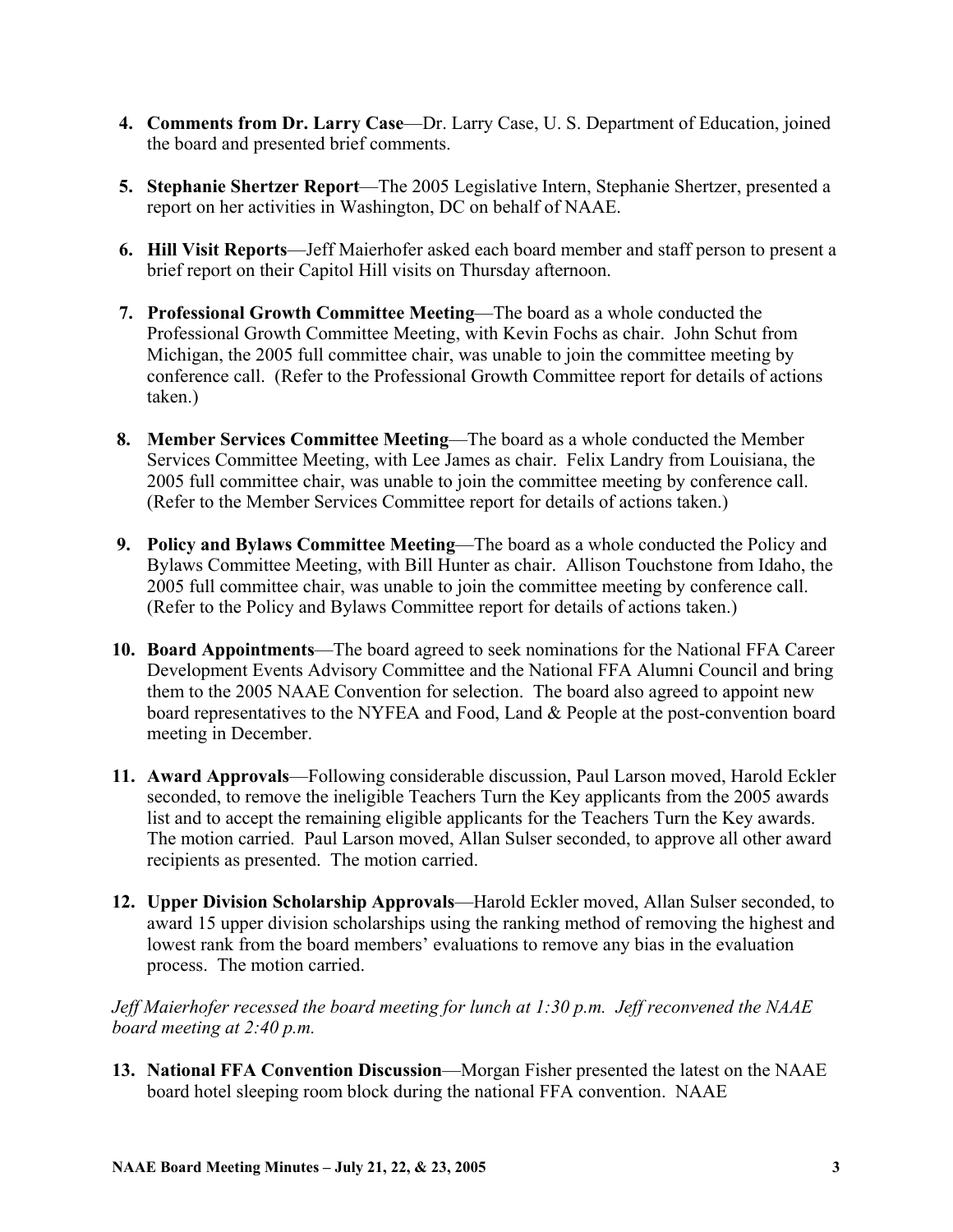representatives as national finals judges will be Andy Seibel, creed speaking, Bill Hunter, prepared public speaking, and Kevin Fochs, extemporaneous public speaking.

- **14. NAAE Convention Discussion**—The board discussed the schedule for the upcoming NAAE convention in New Orleans, including plans for off-site tours and the host state social.
- **15. Strategic Planning Committee Meeting**—The board as a whole conducted the Strategic Planning Committee Meeting, with Allan Sulser as chair. Ed Mueller from South Dakota, the 2005 full committee chair, joined the committee meeting by conference call. (Refer to the Strategic Planning Committee report for details of actions taken.).
- **16. NAAE Convention Discussion (continued)**—The NAAE board discussed the professional development workshop proposals that were submitted following our request for workshop presentation proposals. The board also agreed that the convention schedule needed to be changed such that the first set of regional meetings would be held before the first set of committee meetings and that the second set of regional meetings would be held before the second set of committee meetings.

*Jeff Maierhofer recessed the board meeting for the day at 4:00 p.m. to allow time for board members to prepare committee reports.* 

## **Saturday, July 23, 2005**

- **1. Call to Order and Welcome**—President Jeff Maierhofer called the meeting to order at 9:10 a.m. on Saturday, July 23, 2005.
- 2**. Executive Session**—The board entered an executive session at 9:30 a.m. The executive session ended at  $10:10$  a.m.
- 3**. Committee Reports**
	- **a. Finance Committee**—Harold Eckler presented the Finance committee report and then Lee James moved, Andy Seibel seconded, to adopt the report. The motion carried.
	- **b. Marketing Committee—** Andy Seibel presented the Marketing committee report and then Allan Sulser moved, Paul Larson seconded, to adopt the report. The motion carried.
	- **c. Member Services Committee**—Lee James presented the Member Services committee report and then Harold Eckler moved, Andy Seibel seconded, to adopt the report. The motion carried. The board authorized staff to revise the NAAE merchandise price list and to secure a new NAAE shirt for sale to members (button-down, long-sleeved, with NAAE logo was suggested).